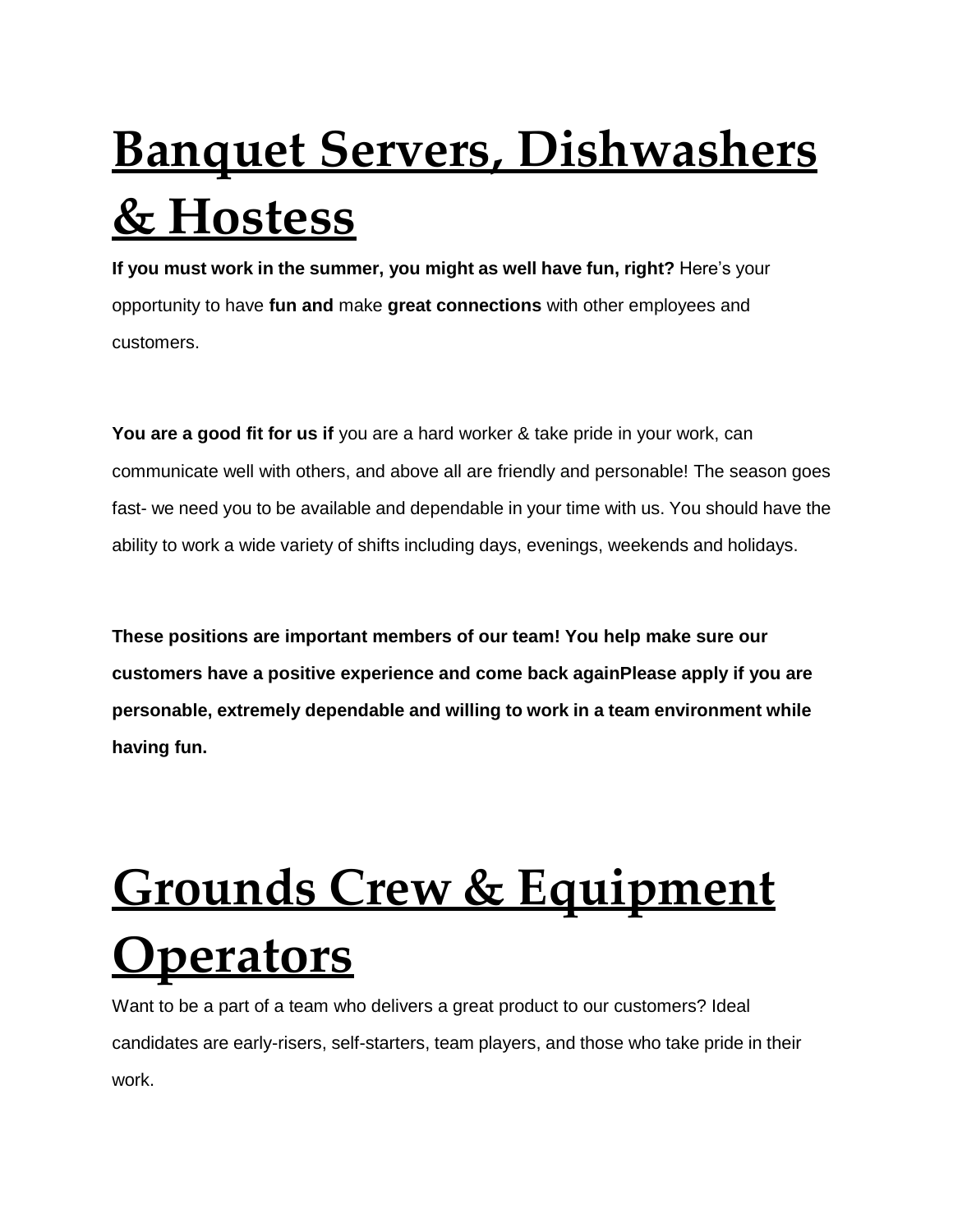Key duties: Mowing: Greens, Tees, Collars, Fairways, Surrounds & Rough. Changing holes, raking bunkers, miscellaneous weeding, backpack blowing, collecting garbage, tree trimming, and other general maintenance tasks.

### **Line Cooks**

Do you enjoy working independently and take pride in your work? Are you looking to pick up some hours in the evening and/or on weekends? We are looking for self-motivated, hardworking people who will take pride in their work and deliver a consistently quality product to our guests.

Our daily menu consists of appetizers, salads, wraps, burgers, sandwiches, pizza, and Friday fish fry. We also have several banquet menus for private parties and events.

Job duties include but are not limited to:

- Prepare all menu items in a timely manner and with excellent quality. Process and manage food tickets and track food quality
- Follow sanitation guidelines & Adhere to safety procedures
- Stock and rotate food
- Handle equipment, appliances, small wares, supplies, and tools
- Clean and care for all equipment